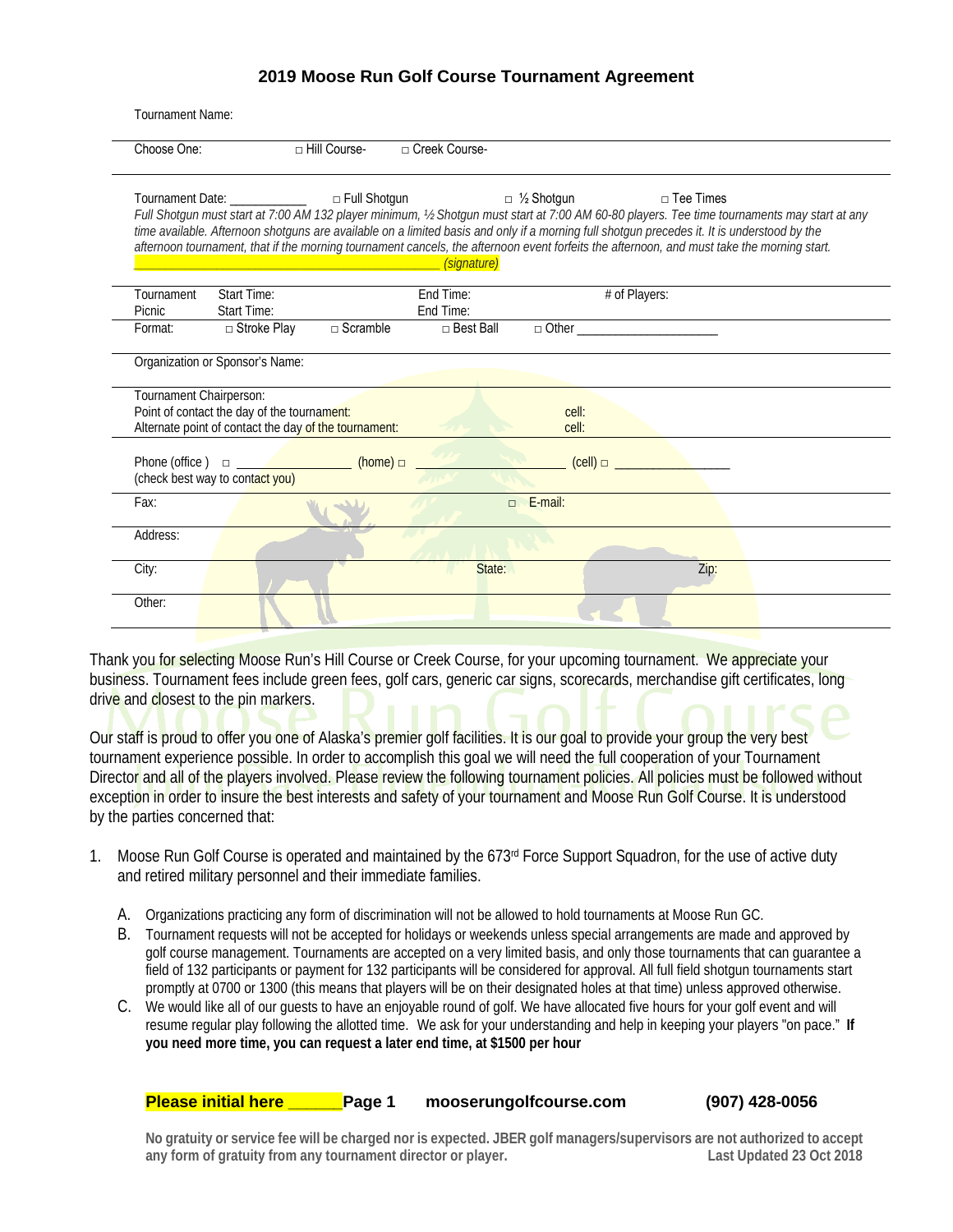- D. For  $\frac{1}{2}$  shotgun starts, 1 beverage server will be provided. For full shotgun starts, 2 beverage servers will be provided (upon request). Any additional beverage cars or beverage stations will be an additional expense. We must be notified at least one week in advance of your need for extra F&B staff. **The container initial**
- E. For other than shotgun starts, one tee time may be reserved every hour during your tournament for active duty and stand-by personnel.
- F. Each group will designate a Tournament Director who will be responsible for making sure all of the Moose Run GC policies and rules are clear to each player in the group.
- G. Should there be any violation of Moose Run GC's rules or policies, the Tournament Director will be notified and will be asked to remove the offending players or groups from the golf course. Cell phone \_
- H. Only two (2) golf cars are allowed per foursome.
- I. Only two (2) riders per golf car are allowed at all times. Golf cars must be kept on cart paths around tee boxes and greens. Violation of golf car rules will result in the removal from the course without refund of their entry fee.
- J. Any damage to the golf course, golf cars, or rental clubs by any golfers in the group will also be the personal responsibility of the Tournament Director and the company or non-profit organization involved in the tournament. **\_\_\_\_\_\_\_\_\_\_\_initial**
- K. In the event of inclement weather, the Moose Run GC management alone will determine if the course is playable. Every reasonable effort will be made to complete the event in the case of a weather delay, so long as the safety of golfers, course staff, and the course itself are not jeopardized.
- L. If a weather delay is minimal and the severe weather passes, each group will resume from the position on the course where it was when play was stopped.
- M. In the event that severe weather forces play to stop permanently, a rain check will be issued to each player in proportion to the extent of the round that was cancelled.
- N. In the event that weather causes the complete cancellation of a tournament, every reasonable effort will be made to reschedule the event. If a reschedule date cannot be agreed upon, the tournament will be refunded its unused proportion of fees.
- O. A reservation deposit is due upon tournament confirmation and no later than 90 days prior to the scheduled event date. (\$1000 for Civilian Full SG, \$500 for Civilian Half SG, and \$250 for Military tournaments). The tournament date may be released if this deposit is not received 90 days prior. Date needed
- P. Event payments may be made with check, Visa or MasterCard, FSS gift card or cash. Split payment methods are acceptable.
- Q. A rules sheet, list of players and the order of play must be given by the Tournament Director to the golf shop staff a minimum of three (3) days prior to the starting time. If a shotgun start, a list of players and their starting holes will be furnished. Date needed
- R. The Tournament Director must sign and date this agreement and return it with his/her tournament contract letter, along with the appropriate reservation deposit. Date needed
- S. All fees and charges must be paid in full on or before the day of your event. Other payment arrangements can be made with the approval of the tournament director or management. **\_\_\_\_\_\_\_\_\_\_\_\_initial**
- T. Please be advised: Permanent greens are not guaranteed. Temporary greens may be in play during your event if Moose Run Golf Course Superintendents deem necessary.
	- \_\_\_\_\_\_\_\_\_\_\_\_\_**initial**
- U. Please be advised: Moose Run Golf Course is scheduled to have cart paths constructed during the 2019 season on the Hill Course. Some of the course may be unplayable or under construction during tournament play. \_\_\_\_\_\_\_\_\_\_\_\_\_**initial**
- 2. **Refund of Deposit as Follows:**
	- **If cancelled at least 90 days or more prior to the event, 100% refund.**
	- **If cancelled at least 60 days or more prior to the event, 75% refund.**
	- **If cancelled at least 30 days or more prior to the event, 50% refund.**
	- **No refund if event is cancelled less than 29 days prior to scheduled tournament.**
	- **All tee times for your tournament must be confirmed at least ten days prior to the date of your tournament. Moose Run GC will release, to open-play, all tournament tee times that are not confirmed seven days in advance**.

**Please initial here \_\_\_\_\_\_Page 2 mooserungolfcourse.com (907) 428-0056**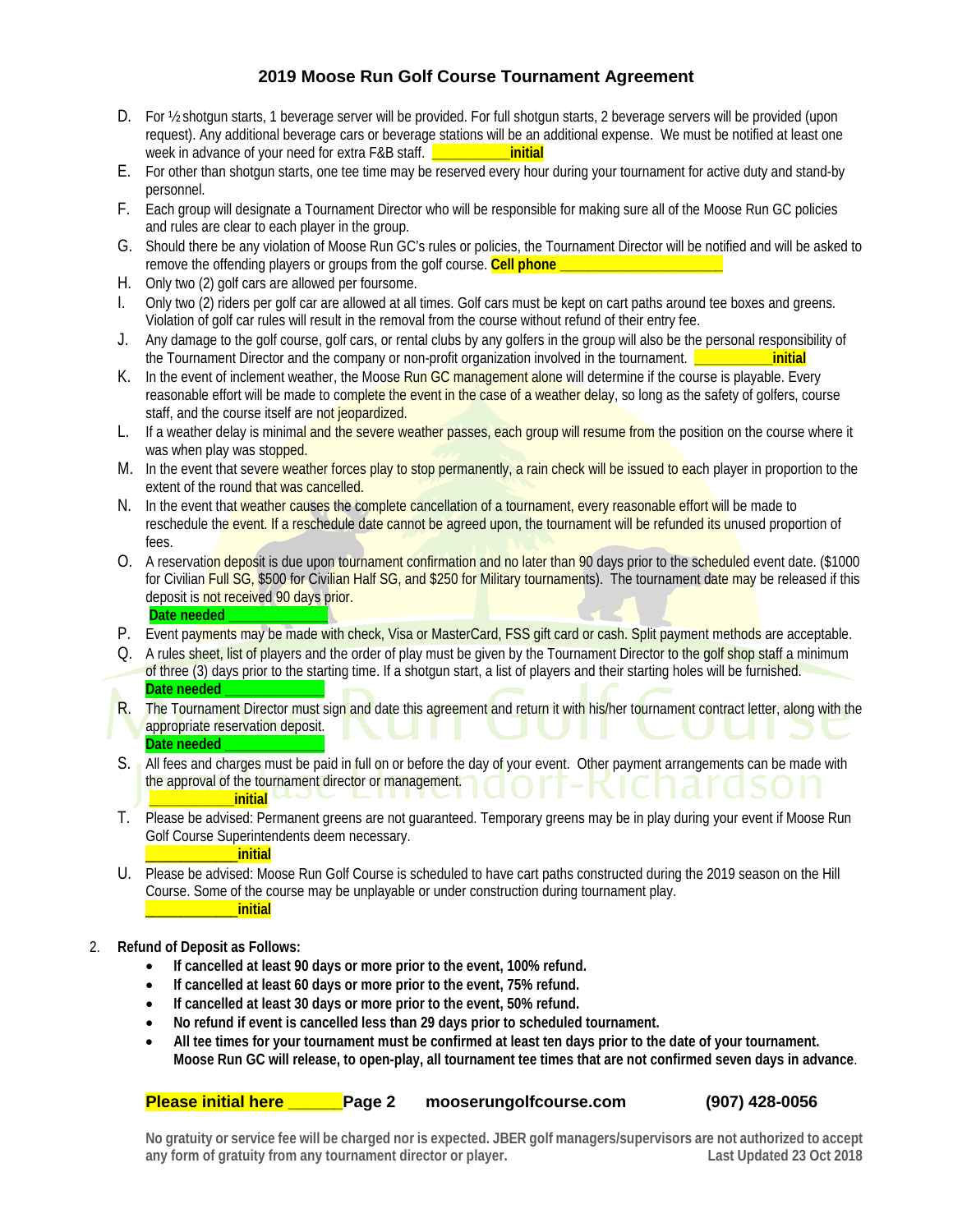- The individual or organization submitting this contract is responsible for guaranteeing payment for 95% of the confirmed tee times.
- 3. Hole-in-One Information:

Hole-in-one insurance companies will accept the yardage for hole-in-one holes as shown on this contract. **We ask that you please do not exceed the yardages shown.** It is important that the individual responsible for your tournament's hole-in-one information fax a copy of the hole-in-one insurance contract at least one week prior to the tournament. If we do not receive a hole-in-one contract, we cannot guarantee proper setting of the tee markers, nor can we certify to the insurance company that the hole was properly set in the event a hole-in-one is made. Please fax copies of contracts to MRGC (907) 428-3942, Attention: Tournament Director.

- 4. Rules of play:
	- a. All players must register in the Golf Shop and receive a daily greens fee receipt, unless other arrangements are made. Players in shotgun start tournaments are not required to obtain a daily greens fee receipt.
	- b. Players must retain the greens fee receipt while on the golf course to show proof of payment.<br>c. Each player must have an individual set of clubs. Sharing clubs from one bag is prohibited.
	- Each player must have an individual set of clubs. Sharing clubs from one bag is prohibited.
	- d. Play will be for foursomes only. Special arrangements must be made for fivesomes and may only be permitted for scramble format type events.
	- e. For tee time tournaments players must be registered and at the 1<sup>st</sup> tee at least 15 minutes prior to their assigned tee time. Tardiness may result in a forfeited tee time.
	- f. For shotgun starts players must be registered and at their assigned Golf Car 15 minutes prior to the shotgun start.
	- g. Remember Course Etiquette: repair ball marks, replace divots, and rake all bunkers.
	- h. The Moose Run GC has a "Keep Pace" policy. This calls for five hours to be the maximum length of time to complete 18 holes. We will monitor pace of play and, if necessary, have groups skip holes to accomplish this pace. For the enjoyment of all tournament players, and those players following your tournament, please help us meet this pace.
	- i. Moose Run GC reserves the right to maintain and enforce a proper pace of play. Moose Run GC staff will give two warnings and then the slow individual or group will be moved back into their appropriate place on the golf course (behind the group that started in front of them). Repeatedly falling behind after being moved back into place may result in the individual or group being eliminated from the tournament. It is strongly recommended that this rule be stipulated in your tournament rules or other tournament handouts.
- 5. Website Advertising
	- a. May we put your Tournament's Name on the Tournament Calendar on our Website? YES\_\_\_\_\_ NO b. If YES please e-mail us a link to your website or Tournament Flyer.

# *Timeline*

*At signing of tournament contract or NLT 90 days prior to event* **~** Deposit (\$1000, \$500, \$250) **Ten days in advance ~** Firm count number of players to the golf course

*One week in advance* **~** Submit to the Moose Run GC a copy of hole-in-one contract (fax: 428-3942); list of beverages and any other items needed from golf course; Number of Moose Run GC beverage car drivers needed, if scorer is needed; email logo for car signs; special events criteria (long drive, closest to the pin, etc.).

*Three days before tournament* **~** Submit to MRGC a copy of tournament pairings and rules sheet

**Please initial here \_\_\_\_\_\_Page 3 mooserungolfcourse.com (907) 428-0056**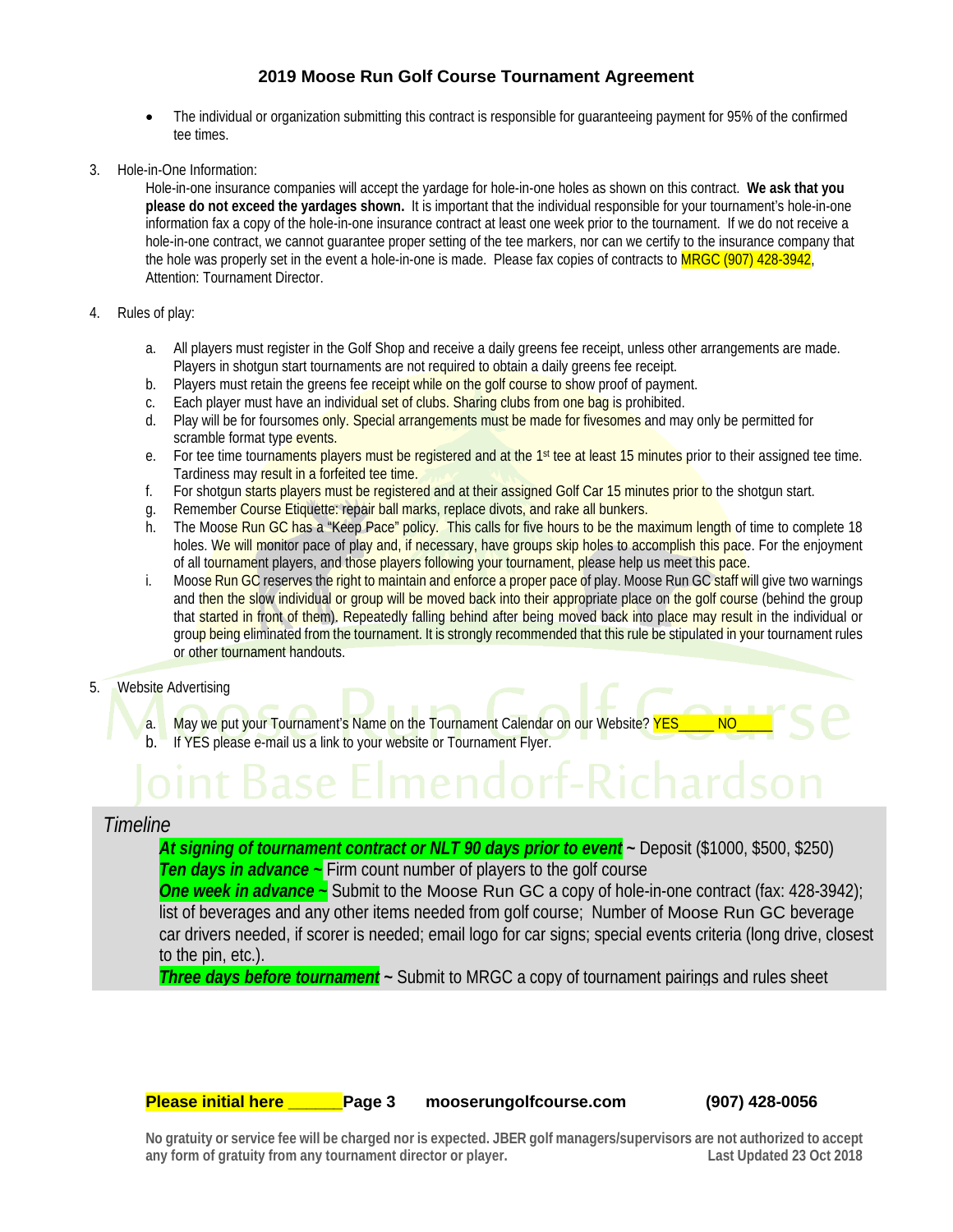| 2019 Moose Run Golf Course Tournament Fees                                                                                                                                                   |                                                                                                  |                                                                                                   |          |                             |  |
|----------------------------------------------------------------------------------------------------------------------------------------------------------------------------------------------|--------------------------------------------------------------------------------------------------|---------------------------------------------------------------------------------------------------|----------|-----------------------------|--|
| $E1 - E4$                                                                                                                                                                                    | $E5 - Up$                                                                                        | <b>Civilian Creek Course</b>                                                                      |          | <b>Civilian Hill Course</b> |  |
| \$34 per person                                                                                                                                                                              | \$41 per person                                                                                  | \$73 per person                                                                                   |          | \$69 per person             |  |
|                                                                                                                                                                                              |                                                                                                  | (\$2 per Military Player and \$3 per Civilian Player Given Back in the Form of FSS Gift Cards)    |          |                             |  |
|                                                                                                                                                                                              |                                                                                                  | For your information only a guide to help you figure out "how much" your tournament will cost.    |          |                             |  |
| Number of Players                                                                                                                                                                            |                                                                                                  |                                                                                                   |          |                             |  |
| Tournament Fees                                                                                                                                                                              | X (see above)                                                                                    |                                                                                                   | $\equiv$ |                             |  |
| Range Balls                                                                                                                                                                                  | X \$1 per player                                                                                 |                                                                                                   |          |                             |  |
| Non-Alcoholic Beverage & Food<br>Corkage Fee                                                                                                                                                 |                                                                                                  | X \$3 (per player, soft drinks, food, snacks)                                                     |          |                             |  |
| <b>Scoring Tournament</b>                                                                                                                                                                    | No Charge                                                                                        |                                                                                                   |          |                             |  |
| Car Signs                                                                                                                                                                                    |                                                                                                  | No Charge (please provide your logo)                                                              |          |                             |  |
| Miscellaneous (i.e. Work Cart)                                                                                                                                                               | \$50 per cart                                                                                    |                                                                                                   |          |                             |  |
| Beverage Car<br>1 for 1/2 Shotgun, 2 for Full Shotgun                                                                                                                                        |                                                                                                  | <b>No Charge</b>                                                                                  |          |                             |  |
| Extra Beverage Server                                                                                                                                                                        |                                                                                                  | \$100 each                                                                                        |          |                             |  |
| I understand all alcohol must be purchased from JBER-Golf (initial)                                                                                                                          |                                                                                                  |                                                                                                   |          |                             |  |
| Picnic Pavilion (Y or N)                                                                                                                                                                     | <b>No Charge</b>                                                                                 |                                                                                                   |          |                             |  |
| Generator                                                                                                                                                                                    |                                                                                                  | <b>No Charge</b>                                                                                  |          |                             |  |
| <b>Score Sheets</b>                                                                                                                                                                          |                                                                                                  | No Charge                                                                                         |          |                             |  |
| Golf Car Staging                                                                                                                                                                             | <b>No Charge</b>                                                                                 |                                                                                                   |          |                             |  |
|                                                                                                                                                                                              |                                                                                                  |                                                                                                   |          |                             |  |
| Our standard starting time for all shotgun tournaments is 0700 through July 31. August 1 - September 15 is 0800.<br>If you request a later staring time, the charge will be \$1500 per hour. |                                                                                                  |                                                                                                   |          |                             |  |
|                                                                                                                                                                                              |                                                                                                  | BBQ GRILL IS NO LONGER AVAILABLE. YOU MUST BRING YOUR OWN GRILL.                                  |          |                             |  |
|                                                                                                                                                                                              | Other food and beverage costs will be tallied the day of play.                                   |                                                                                                   |          |                             |  |
| <b>Estimated Total:</b>                                                                                                                                                                      |                                                                                                  |                                                                                                   |          |                             |  |
|                                                                                                                                                                                              |                                                                                                  | <b>Optional Special Events</b>                                                                    |          |                             |  |
| *DO NOT EXCEED YARDAGE ON HOLE-IN-ONE HOLES*                                                                                                                                                 |                                                                                                  |                                                                                                   |          |                             |  |
| *IF YOU WOULD LIKE TO DEVIATE FROM THESE YARDAGES PLEASE CONTACT OUR TOURNAMENT COORDINATOR*                                                                                                 |                                                                                                  |                                                                                                   |          |                             |  |
| Men Hole #<br>Longest Drive                                                                                                                                                                  |                                                                                                  | Women Hole #                                                                                      |          |                             |  |
| Closest to the Pin<br>Men Hole $#$                                                                                                                                                           |                                                                                                  | Women Hole $#$                                                                                    |          |                             |  |
| Hole-in-One (Hill)                                                                                                                                                                           | $\Box$ Hole # 4 - Min 110 yards- Max 157 yards                                                   | $\Box$ Hole # 8 - Min 108 Yards- Max 140 yards                                                    |          |                             |  |
|                                                                                                                                                                                              | $\Box$ Hole # 14 - Min 157 yards- Max 167 yards                                                  |                                                                                                   |          |                             |  |
| Hole-in-One (Creek)                                                                                                                                                                          | $\Box$ Hole # 3 - Min 152 yards- Max 182 yards<br>$\Box$ Hole #15 - Min 128 yards- Max 175 yards | $\Box$ Hole # 6 - Min 149 Yards- Max 222 yards<br>$\Box$ Hole # 17 - Min 140 Yards- Max 237 yards |          |                             |  |

Other Requests:

\_\_\_\_\_\_\_\_\_\_\_\_\_\_\_\_\_\_\_\_\_\_\_\_\_\_\_\_\_\_\_\_\_\_\_\_\_\_\_\_\_\_\_\_\_\_\_\_\_\_\_\_\_ \_\_\_\_\_\_\_\_\_\_\_\_\_\_\_\_\_\_\_\_\_\_\_\_\_\_\_\_\_\_\_\_\_\_\_\_\_\_\_\_\_\_

Your signature constitutes acknowledgment and compliance to all terms of this agreement.

Tournament Coordinator / Date MRGC Tournament Coordinator / Date

**Please initial here \_\_\_\_\_\_Page 4 mooserungolfcourse.com (907) 428-0056**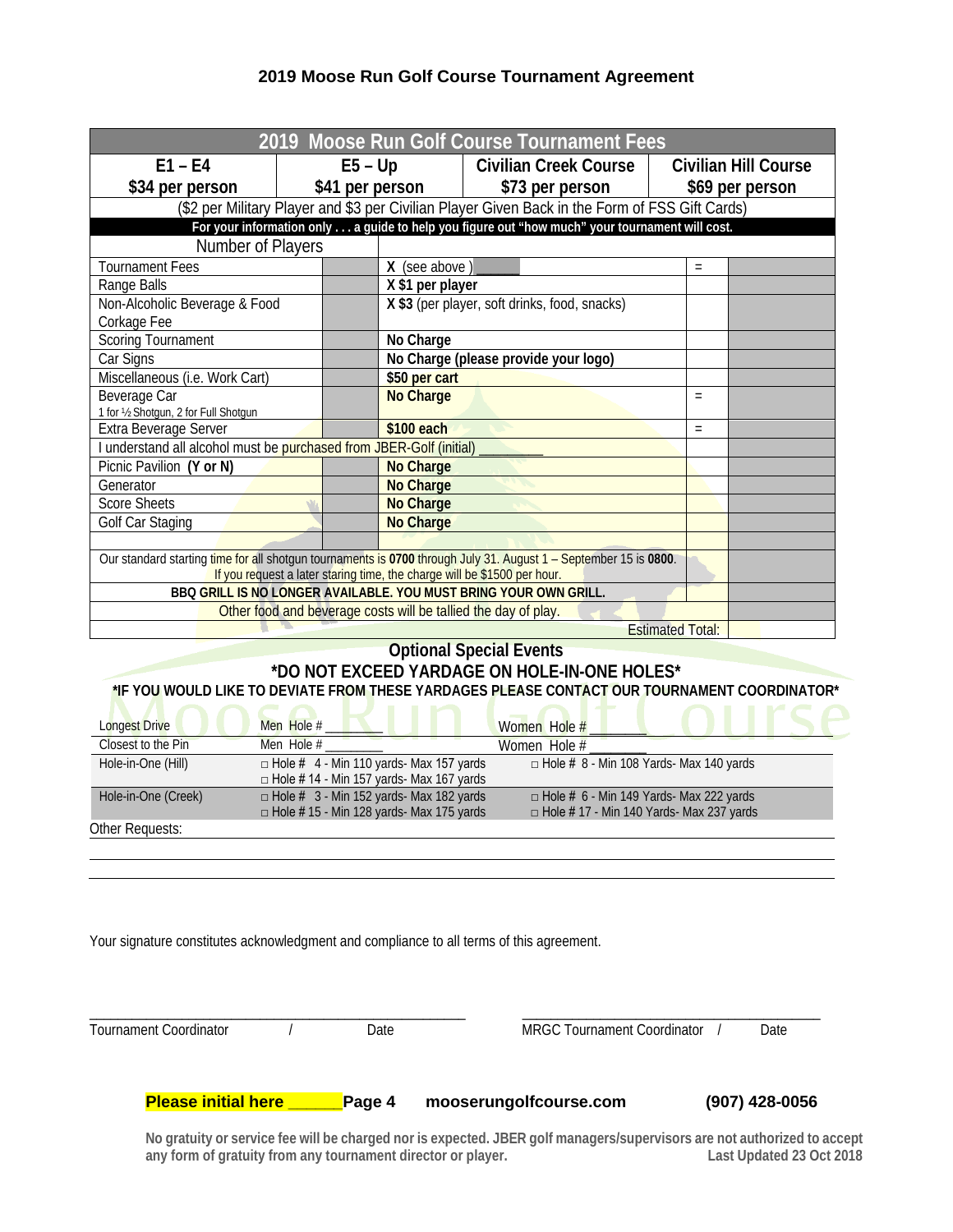| 2019 Tournament Food Options<br>(Prices subject to change)                                                    |                              |  |  |  |  |
|---------------------------------------------------------------------------------------------------------------|------------------------------|--|--|--|--|
| Tournaments may choose one entrée and two sides                                                               |                              |  |  |  |  |
| Entrée Choices                                                                                                |                              |  |  |  |  |
| <b>Chicken Breast</b>                                                                                         | \$14.95                      |  |  |  |  |
| Hamburger                                                                                                     | \$12.95                      |  |  |  |  |
| Cheeseburger                                                                                                  | \$13.95<br>$\equiv$          |  |  |  |  |
| Wraps (Turkey, Ham, Roast Beef, Grilled Veggie)                                                               | \$11.95                      |  |  |  |  |
| Hot Dog or Bratwurst                                                                                          | \$9.95                       |  |  |  |  |
| Pork Spare Ribs                                                                                               | \$18.95                      |  |  |  |  |
| <b>Steak Sandwich</b>                                                                                         | \$19.95<br>$=$               |  |  |  |  |
| <b>Beef Brisket</b>                                                                                           | \$16.95                      |  |  |  |  |
| <b>Pulled Pork BBQ</b>                                                                                        | \$16.95<br>$\qquad \qquad =$ |  |  |  |  |
| Includes Two sides choices (circle two items below)                                                           |                              |  |  |  |  |
| Potato Salad, Macaroni Salad, California Pasta Salad, Cole Slaw, Baked Beans, Green                           |                              |  |  |  |  |
| Beans, Steamed Broccoli, Tossed Salad, Fried Rice, Macaroni & Cheese, Corn on the Cob,<br>Broccoli Casserole. |                              |  |  |  |  |
| 16 inch Trays available                                                                                       |                              |  |  |  |  |
| Veggie Trays / serves 20-25 people                                                                            | \$35.00                      |  |  |  |  |
| Finger Wrap Tray / serves 20-25 people                                                                        | \$45.00                      |  |  |  |  |
| Relish Tray / serves 20-25 people                                                                             | \$45.00                      |  |  |  |  |
| Asst. Cubed Cheese Tray / serves 20-25 people                                                                 | \$50.00                      |  |  |  |  |
|                                                                                                               |                              |  |  |  |  |
|                                                                                                               |                              |  |  |  |  |
|                                                                                                               |                              |  |  |  |  |
|                                                                                                               |                              |  |  |  |  |
|                                                                                                               |                              |  |  |  |  |

**Please initial here \_\_\_\_\_\_Page 5 mooserungolfcourse.com (907) 428-0056**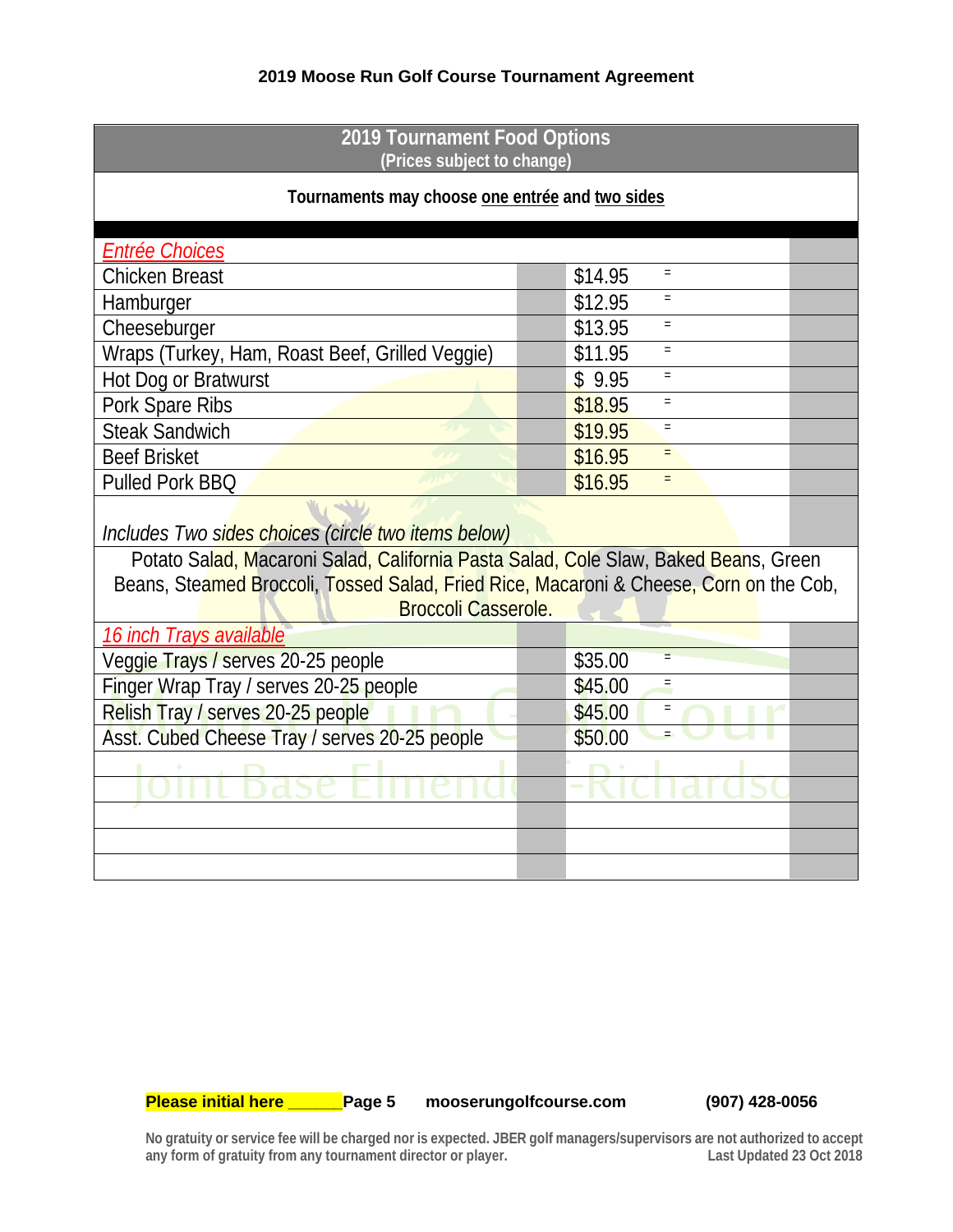| 2019 Tournament Beverage Options                  |                               |  |  |  |  |
|---------------------------------------------------|-------------------------------|--|--|--|--|
| Prices are per case<br>(Prices subject to change) |                               |  |  |  |  |
|                                                   |                               |  |  |  |  |
| Beverages (per case, unless otherwise specified)  |                               |  |  |  |  |
| <b>Bottled Water</b>                              | \$20.00<br>$\qquad \qquad =$  |  |  |  |  |
| Juice/Powerade (Flavor):                          | \$50.00<br>$\equiv$           |  |  |  |  |
| Juice/Powerade (Flavor):                          | \$50.00<br>$=$                |  |  |  |  |
| Juice/Powerade (Flavor):                          | \$50.00<br>$=$                |  |  |  |  |
| Soda 12oz. brand:                                 | \$25.00<br>$\equiv$           |  |  |  |  |
| Soda 12oz. brand:                                 | \$25.00<br>$\quad \  \  =$    |  |  |  |  |
| Soda 12oz. brand:                                 | \$25.00<br>$=$                |  |  |  |  |
| Soda 12oz. brand:                                 | \$25.00<br>$\quad =$          |  |  |  |  |
| Domestic Beer (Brand):                            | \$80.00<br>$\qquad \qquad =$  |  |  |  |  |
| Domestic Beer (Brand):                            | \$80.00<br>$=$                |  |  |  |  |
| Domestic Beer (Brand):                            | \$80.00<br>$\equiv$           |  |  |  |  |
| Imported & Premium Beer (Brand):                  | \$95.00<br>$\qquad \qquad =$  |  |  |  |  |
| Imported & Premium Beer (Brand):                  | \$95.00<br>$=$                |  |  |  |  |
| Imported & Premium Beer (Brand):                  | \$95.00<br>$\qquad \qquad =$  |  |  |  |  |
| Wine (Brand):                                     | $=$<br>\$95.00                |  |  |  |  |
| 1.75 Liter Alcohol Bottle                         | \$120.00<br>$\qquad \qquad =$ |  |  |  |  |
| 1/4 keg beer (Brand):                             | \$160.00<br>$\equiv$          |  |  |  |  |
| 1/2 keg beer (Brand):                             | \$295.00<br>Ξ                 |  |  |  |  |
| Alcohol Mini's (10-12 per sleeve)                 | \$55.00<br>$\quad =$          |  |  |  |  |
| Bailey's Mini's (20 per sleeve)                   | \$90.00                       |  |  |  |  |
| Jagermeister Mini's (24 per sleeve)               | \$90.00<br>$\equiv$           |  |  |  |  |
|                                                   | $=$                           |  |  |  |  |
|                                                   | $=$                           |  |  |  |  |

## **Non-alcoholic beverages**

Coke, Diet Coke, Cherry Coke, Sprite, Sprite Zero, Fanta orange, Minute Maid Lemonade, Mellow Yellow, Root Beer, Dr. Pepper, Diet Dr. Pepper, Powerade, Gold Peak Tea, Vitamin Water, Assorted Minute Maid Juice

# **Beer Choices**

Coors, Coors Lite, MGD, Miller Lite, Heineken, Summer Shandy, Angry Orchard, Bud, Bud Lite, Bud Lime, Corona, Stella Artois, Alaskan (Amber, White, Summer Ale),Blue Moon, Pabst Blue Ribbon, Sam Adams, Dos XX, Denali Brewing (IPA, Mother's Ale, Agave Gold)

## **Wine Choices**

Barefoot Wines (Merlot, Pinot Grigio, Chardonnay, and Cabernet)

**Please initial here \_\_\_\_\_\_Page 6 mooserungolfcourse.com (907) 428-0056**

mooserungolfcourse.com